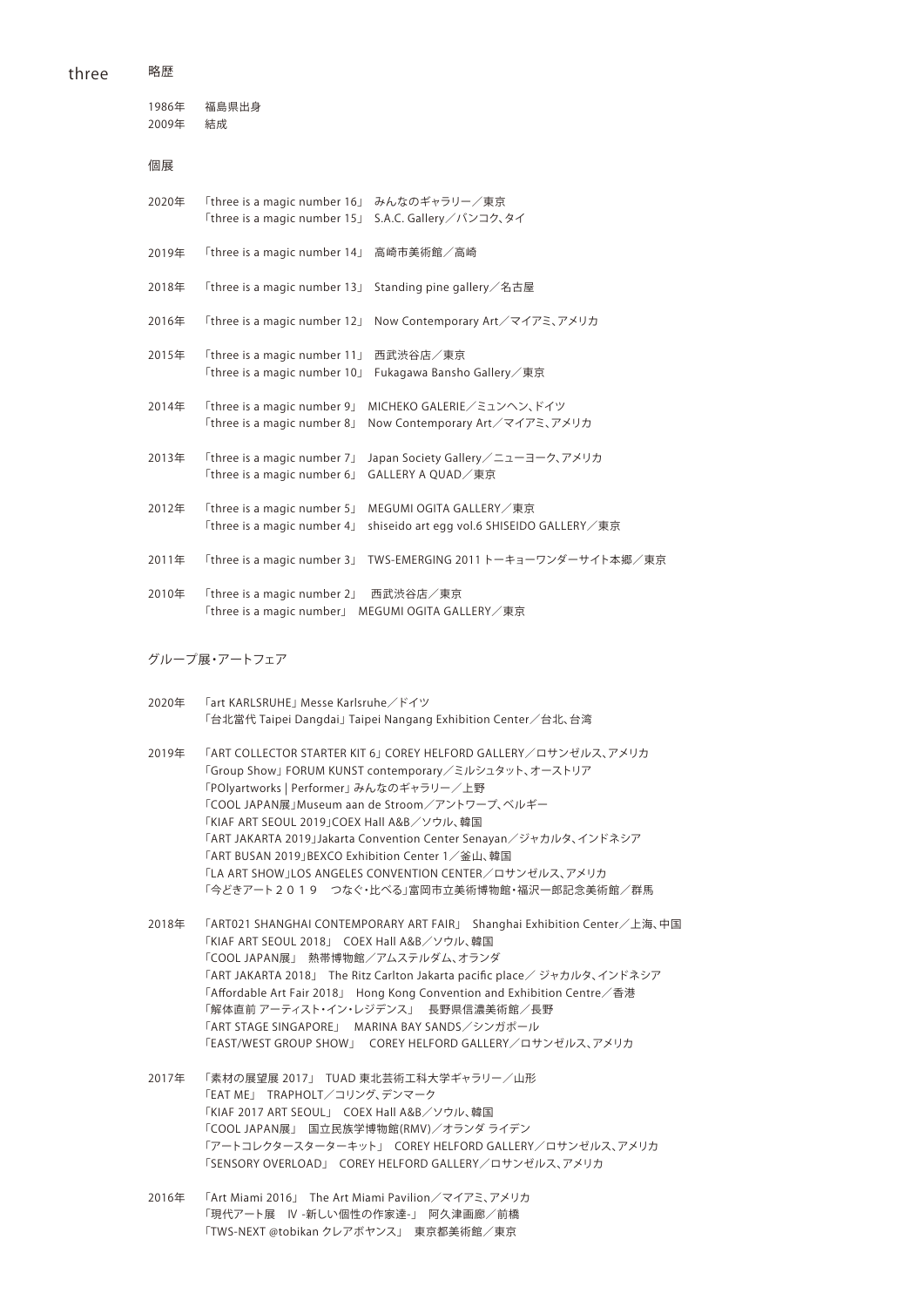#### グループ展・アートフェア

- 2015年 「SHIBUYA STYLE Vol.9」 西武渋谷店/東京 「Art Miami 2015」 The Art Miami Pavilion/マイアミ、アメリカ 「Art Southampton 2015」 Nova's Ark Project/ニューヨーク、アメリカ 「STROKE MUNICH 2015」 Praterinsel/ミュンヘン、ドイツ 「Young Art Taipei 2015」 Sheraton Grande Taipei/台湾 「Group Show」 Now Contemporary Art/マイアミ、アメリカ
- 2014年 「Art Miami 2014」 The Art Miami Pavilion/マイアミ、アメリカ 「Symbol, Spirit, Culture」 Edwin's Gallery/ジャカルタ、インドネシア 「Art Silicon Valley」 San Mateo County Event Center Expo Hall/サンフランシスコ、アメリカ 「Autumn Group Show」 深川番所ギャラリー/東京 「コレクション・クッキング 近くを視ること/遠くに想いを馳せること-対話と創造」 福島県立美術館/福島
- 2013年 「Art Miami 2013」 The Art Miami Pavilion/マイアミ、アメリカ 「彫刻のコスモロジー/The Cosmology of Sculpture」 金沢美術工芸大学アートギャラリー/石川 「CCC AWARDS展」 DAIKANYAMA T-SITE GARDEN GALLERY/東京 「Art Wynwood 2013」 The Art Wynwood Pavilion Midtown Miami/マイアミ、アメリカ
- 2012年 「XYZ展」 MEGUMI OGITA GALLERY/東京 「Art Miami 2012」 The Art Miami Pavilion Midtown Miami/マイアミ、アメリカ 「FIRST HEROES OF LAST CAMERA ~最後のカメラ展~」 ShowerRoomFactory/東京 「artBO International Art Fair of Bogotá」 Corferias Centro de Convenciones/コロンビア、アメリカ 「LUMINE meets ART 2012」 ルミネ池袋店/東京 「I AM GIULIETTA. THE DRIVE ART」 アルファ ロメオ ジュリエッタ 「福島現代美術ビエンナーレ2012 SORA」 福島空港/福島 「Excessive! -過剰化する表現- 展」 500m美術館/北海道 「BAZAAR ART Jakarta 2012」 The Ritz Carlton Jakarta pacific place/ジャカルタ、インドネシア 「アートをおうちに持ち帰る。新しくて、楽しくて、温かい毎日が始まる。展」 銀座三越/東京 「Dialogs」 now contemporary art/マイアミ、アメリカ 「SHIBUYA STYLE ARTSHOP」 西武渋谷店/東京 「ART SHOW BUSAN 2012」 BEXCO New Exhibition Hall/釜山、韓国 「トウホクノチカラ展」 西武渋谷店/東京
- 2011年 「SHIBUYA STYLE Vol.5」 西武渋谷店 美術画廊/東京 「SOFA 2011 Chicago」 Navy Pier Festival Hall/シカゴ、アメリカ 「五感でアート Part2」 長野県信濃美術館 東山魁夷館/長野 「PULSE Los Angeles」 The Event Deck at L.A. Live/ロサンゼルス、アメリカ 「アートスロープ」 西武渋谷店 美術画廊/東京 「トーキョーワンダーウォール公募2010(立体・インスタレーション部門)受賞作品展」 東京都庁都議会議事堂都政ギャラリー/東京 「ART STAGE SINGAPORE」 Marina Bay Sands Exhibition and Convention Centre/シンガポール 「I氏 コレクション展」 高崎市美術館/群馬
- 2010年 「SHIBUYA STYLE Vol.4」 西武渋谷店 美術画廊/東京 「PULSE MIAMI」 THE ICE PALACE/マイアミ、アメリカ 「トーキョーワンダーウォール公募2010」 東京都現代美術館/東京 「5th TAGBOAT AWARD」 ターナーギャラリー/東京 「NEXT 2010」 Merchandise Mart/シカゴ、アメリカ 「IKESEI STYLE CONTEMPORARY」 西武池袋店/東京 「大黒屋現代アート公募展」 板室温泉 大黒屋/栃木 「Toy Show」 MEGUMI OGITA GALLERY/東京
- 2009年 「工芸/素材の展望展」 TUAD 東北芸術工科大学ギャラリー/山形 「SHIBUYA STYLE Vol.3」 西武渋谷店 美術画廊/東京 「TAGBOAT AUTUMN AWARD 2009 Winners Exhibition」 東京交通会館/東京 「NEXT DOOR vol.9」 T&G ARTS/東京 「UNBALANCE BASE - 東北とアイデンティティ展」 旧石井県令邸/岩手
- 2008年 「For Rent! For Talent!4」 ART GALLERY ARTIUM/福岡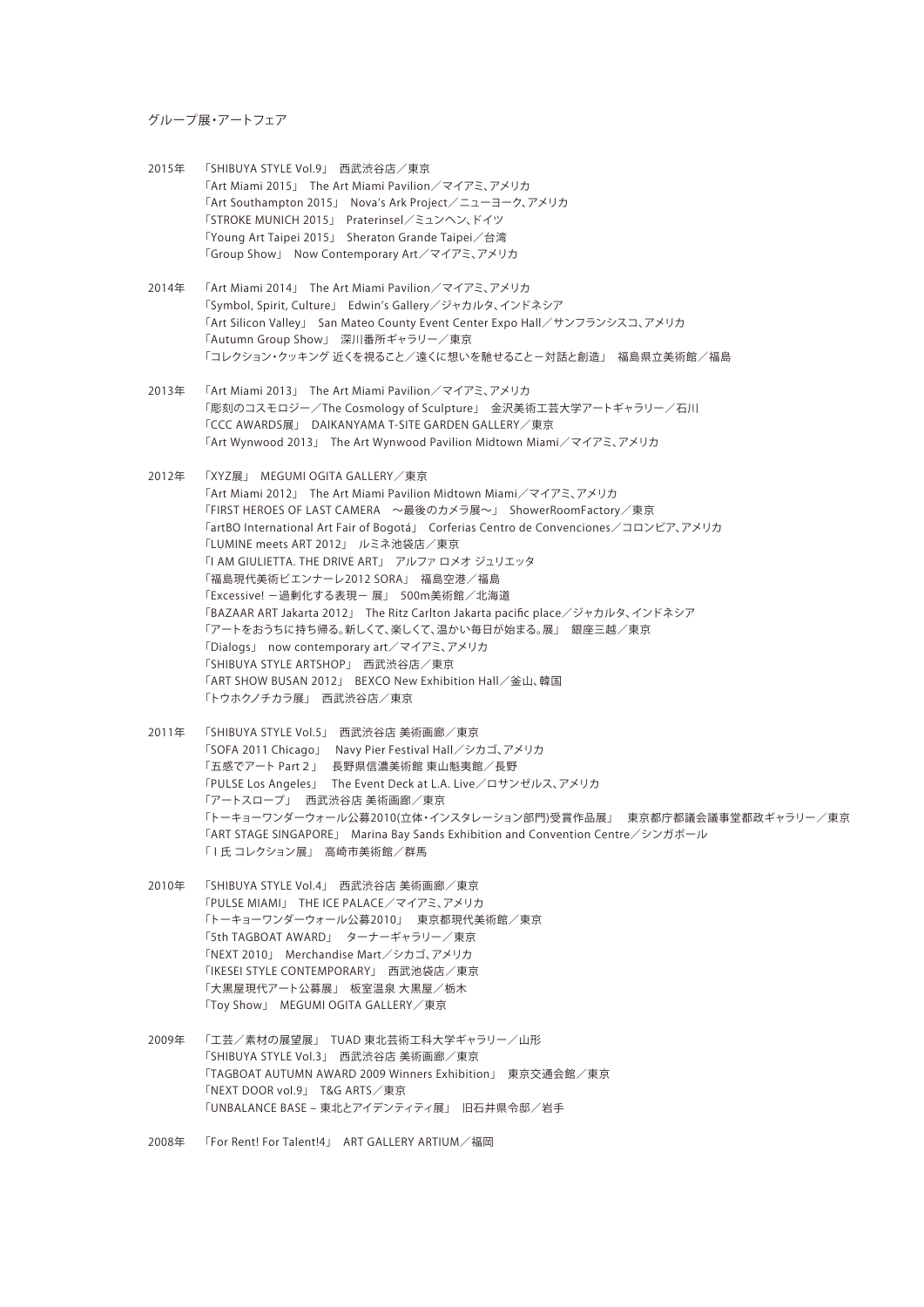## レジデンス / ワークショップ / イベント

- 2019年 「three is a magic number 14 ワークショップ threeとつくろう」 高崎市美術館/高崎
- 2017年 「COOL JAPAN シンポジウム」 国立民族学博物館(RMV)/ライデン、オランダ
- 2013年 「SUMMER ARTIST RESIDENCY PROGRAM」 Japan Society Gallery/ニューヨーク、アメリカ
- 2011年 「五感でアート Part2 プレ企画 やねうら美術館講座番外編 作家とコラボ! あなたもアーティスト!?」 長野県信濃美術館 東山魁夷館/長野
- 2010年 「three is a magic number 2 Workshop -」 西武渋谷店 美術画廊/東京

コレクション

2010年 JAPIGOZZI COLLECTION

#### 受賞歴

- 2013年 「Art in the office 2012 CCC AWARDS」 入選
- 2011年 「shiseido art egg vol.6」 入選
- 2010年 「トーキョーワンダーウォール公募2010」 大賞 「第5回タグボートアワード」 グランプリ 「大黒屋現代アート公募展」 入選
- 2009年 「TAGBOAT AUTUMN AWARD 2009」 入選 「NEXT DOOR vol.9」 入選
- 2008年 「For Rent! For Talent!4」 入選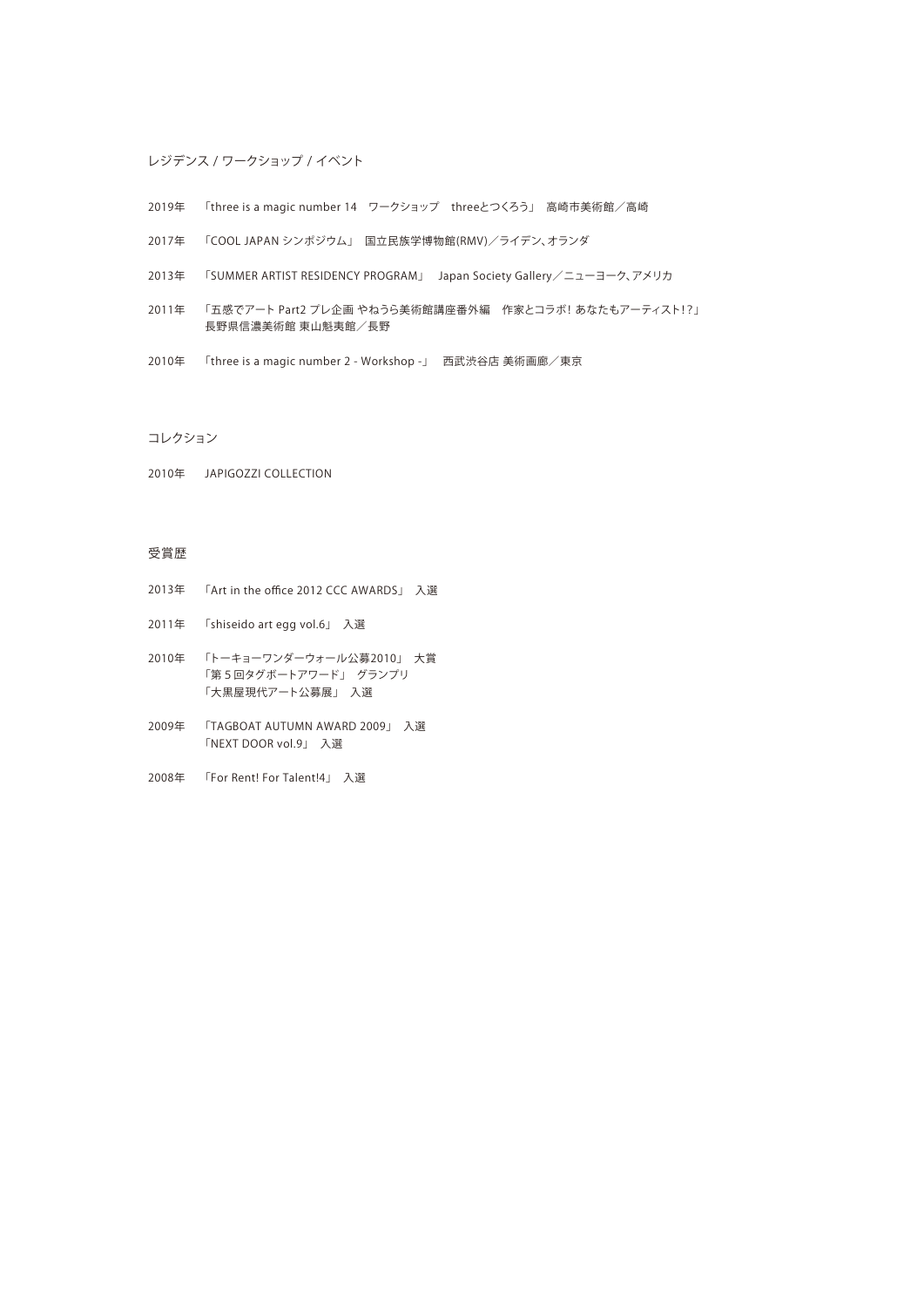#### C.V. three

1986 2009 Born in Fukushima Forms three

# SOLO EXHIBITION

- 2020 three is a magic number 16, Minnano Gallery, Tokyo three is a magic number 15, S.A.C. Gallery, Bangkok, Thailand
- 2019 three is a magic number 14, Takasaki Museum Of Art, Takasaki
- 2018 three is a magic number 13, Standing Pine Gallery, Nagoya
- 2016 three is a magic number 12, Now Contemporary Art, Miami
- 2015 three is a magic number 11, SEIBU SHIBUYA, Tokyo three is a magic number 10, Fukagawa Bansho Gallery, Tokyo
- 2014 three is a magic number 9, MICHEKO GALERIE, Munich three is a magic number 8, Now Contemporary Art, Miami
- 2013 three is a magic number 7, Japan Society Gallery, New York three is a magic number 6, GALLERY A QUAD, Tokyo
- 2012 three is a magic number 5, MEGUMI OGITA GALLERY, Tokyo three is a magic number 4, shiseido art egg vol.6, SHISEIDO GALLERY, Tokyo
- 2011 three is a magic number 3, TWS-EMERGING 2011, Tokyo Wonder Site Hongo, Tokyo
- 2010 three is a magic number 2, SEIBU SHIBUYA, Tokyo three is a magic number, MEGUMI OGITA GALLERY, Tokyo

## GROUP EXHIBITION / ART FAIR

- art KARLSRUHE, Messe Karlsruhe, Rheinstetten, Germany Taipei Dangdai, Taipei Nangang Exhibition Center, Taipei, Taiwan 2020
- ART COLLECTOR STARTER KIT 6, COREY HELFORD GALLERY, LA Group Show, FORUM KUNST contemporary, Millstatt, Austria POlyartworks | Performer, Minna no gallery, Tokyo COOL JAPAN, Museum aan de Stroom, Antwerp, Bergium KIAF ART SEOUL 2019, COEX Hall A&B, Seoul, Korea ART JAKARTA 2019, Jakarta Convention Center Senayan, Jakarta ART BUSAN 2019, BEXCO Exhibition Center 1, Busan LA ART SHOW, LOS ANGELES CONVENTION CENTER, LA With which art 2019 is connected nowadays is compared, Tomioka city museum / Fukuzawa Ichiro memorial gallery, Gunma 2019
- ART021 SHANGHAI CONTEMPORARY ART FAIR, Shanghai Exhibition Center, China KIAF ART SEOUL 2018, COEX Hall A&B, Seoul, Korea COOL JAPAN Exhibition, Tropenmuseum, Amsterdam, Netherlands ART JAKARTA 2018,The Ritz Carlton Jakarta pacific place, Jakarta Affordable Art Fair 2018, Hong Kong Convention and Exhibition Centre, Hong Kong Artist in Residence Just Before the Building's Reconstruction, Nagano Prefectural Shinano Art Museum, Nagano ART STAGE SINGAPORE 2018, MARINA BAY SANDS, Singapore EAST/WEST GROUP SHOW, COREY HELFORD GALLERY, LA 2018
- Vision on Material Exhibition, Tohoku University of Art and Design, Yamagata EAT ME, TRAPHOLT, Kolding, Denmark KIAF 2017 ART SEOUL, COEX Hall A&B, Seoul, Korea COOL JAPAN Exhibition, Museum Volkenkunde, NED Leiden ART COLLECTOR STARTER KIT, COREY HELFORD GALLERY, LA SENSORY OVERLOAD, COREY HELFORD GALLERY, LA 2017
- Art Miami 2016, The Art Miami Pavilion, Miami Group Exhibition Ⅳ, Akutsu gallery, Maebashi TWS-NEXT @tobikan Clairvoyance, Tokyo Metropolitan Art Museum, Tokyo 2016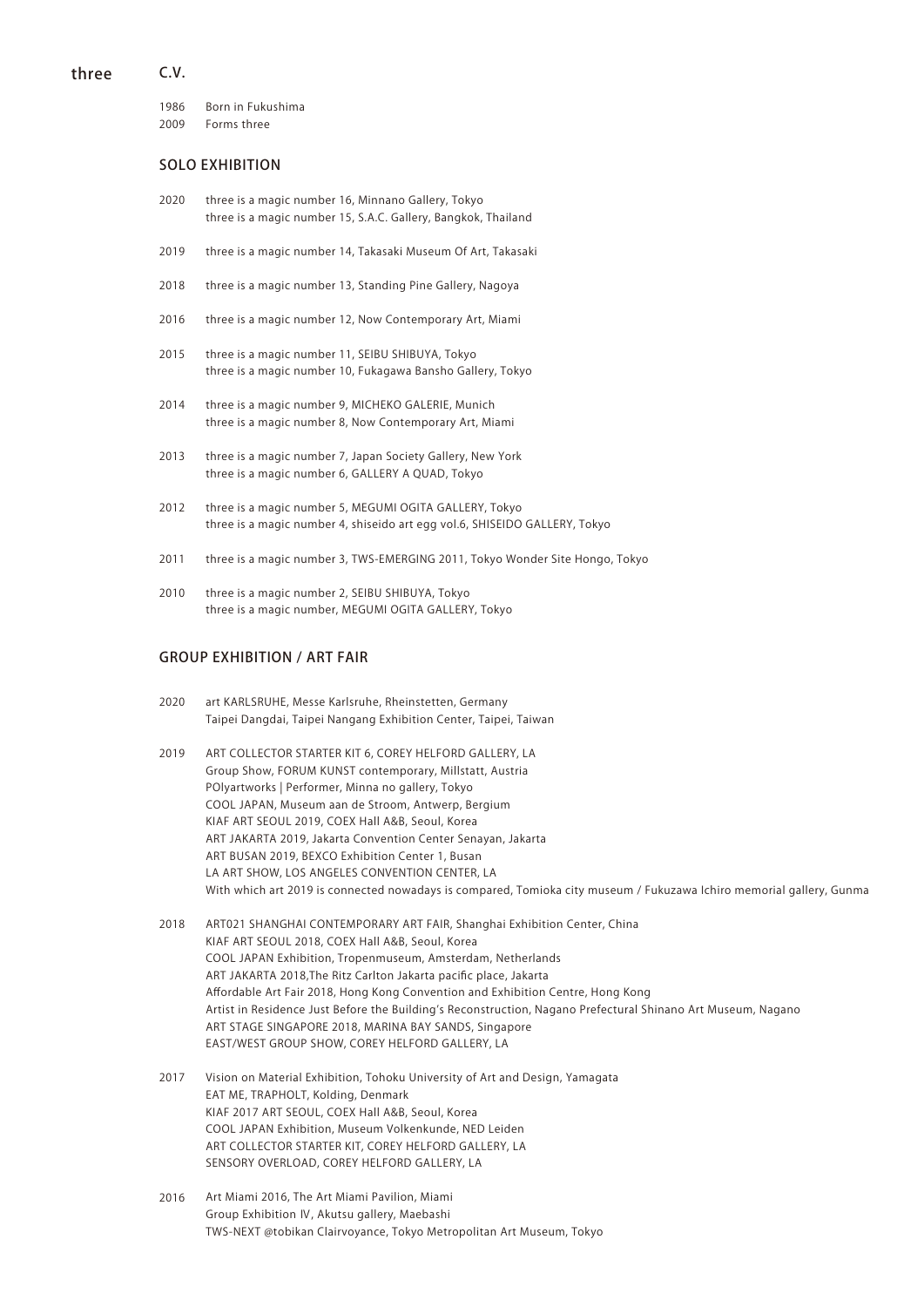## GROUP EXHIBITION / ART FAIR

- SHIBUYA STYLE Vol.9, SEIBU SHIBUYA, Tokyo Art Miami 2015, The Art Miami Pavilion, Miami Art Southampton 2015, Nova's Ark Project, New York STROKE MUNICH 2015, Praterinsel, Munich Young Art Taipei 2015, Sheraton Grande Taipei, Taiwan Group Show, Now Contemporary Art, Miami 2015
- Art Miami 2014, The Art Miami Pavilion, Miami Symbol, Spirit, Culture, Edwin's Gallery, Jakarta Art Silicon Valley, San Mateo County Event Center Expo Hall, San Francisco Autumn Group Show, Fukagawa bansho gallery, Tokyo COLLECTION COOKING, Fukushima Prefectural Museum of Art, Fukushima 2014
- Art Miami 2013, The Art Miami Pavilion, Miami The Cosmology of Sculpture, Kanazawa College of Art The Art Gallery, Ishikawa Art in the office 2012 CCC AWARDS, DAIKANYAMA T-SITE GARDEN GALLERY, Tokyo Art Wynwood 2013, The Art Wynwood Pavilion Midtown Miami, Miami 2013
- XYZ, MEGUMI OGITA GALLERY, Tokyo 2012 Art Miami 2012, The Art Miami Pavilion Midtown Miami, Miami FIRST HEROES OF LAST CAMERA, Shower Room Factory, Tokyo artBO International Art Fair of Bogotá, Corferias Centro de Convenciones, Colombia LUMINE meets ART 2012, LUMINE IKEBUKURO, Tokyo I AM GIULIETTA. THE DRIVE ART, spiral, Tokyo CONTEMPORARY ART BIENNALE OF FUKUSHIMA 2012 SORA, Fukushima Airport, Fukushima Excessive!, Sapporo Odori 500-m Underground Walkway Gallery, Hokkaido BAZAAR ART Jakarta 2012, The Ritz Carlton Jakarta pacific place, Jakarta アートをおうちに持ち帰る。新しくて、楽しくて、温かい毎日が始まる。展 , GINZA MITSUKOSHI, Tokyo Dialogs, now contemporary art, Miami SHIBUYA STYLE ARTSHOP, SEIBU SHIBUYA, Tokyo ART SHOW BUSAN 2012, BEXCO New Exhibition Hall, Busan TOHOKU NO CHIKARA, SEIBU SHIBUYA, Tokyo
- SHIBUYA STYLE Vol.5, SEIBU SHIBUYA, Tokyo SOFA 2011 Chicago, Navy Pier Festival Hall, Chicago Art through the Senses Part2, NAGANO PREFECTURAL SHINANO ART MUSEUM HIGASHIYAMA KAII-GALLERY, Nagano PULSE Los Angeles, The Event Deck at L.A. Live, Los Angeles ART SLOPE, SEIBU SHIBUYA, Tokyo TOKYO WONDER WALL 2010 (three dimension/installation division) AWARD EXHIBITION, Tosei Gallery, Tokyo ART STAGE SINGAPORE, Marina Bay Sands Exhibition and Convention Centre, Singapore Mr. I's Collection Exhibition, Takasaki Museum of Art, Gunma 2011
- SHIBUYA STYLE Vol.4, SEIBU SHIBUYA, Tokyo PULSE MIAMI, THE ICE PALACE, Miami TOKYO WONDER WALL 2010, Museum of Contemporary Art Tokyo, Tokyo 5th TAGBOAT AWARD GROUP EXHIBITION, TURNER GALLERY, Tokyo NEXT 2010, Merchandise Mart, Chicago IKESEI STYLE CONTEMPORARY, SEIBU IKEBUKURO, Tokyo 5th DAIKOKUYA CONTEMPORARY ART RAISE EXHIBITION, Itamuro Onsen Daikokuya, Tochigi Toy Show, MEGUMI OGITA GALLERY, Tokyo 2010
- Vision on Craft / Material Exhibition, Tohoku University of Art and Design Gallery, Yamagata SHIBUYA STYLE Vol.3, SEIBU SHIBUYA, Tokyo TAGBOAT AUTUMN AWARD 2009 Winners Exhibition, Tokyo Kotsu Kaikan, Tokyo NEXT DOOR Vol.9, T&G ARTS, Tokyo UNBALANCE BASE - Tohoku and Identity Exhibition, Former Residence of Governor Ishii, Iwate 2009
- For Rent! For Talent! 4, ART GALLERY ARTIUM, Fukuoka 2008